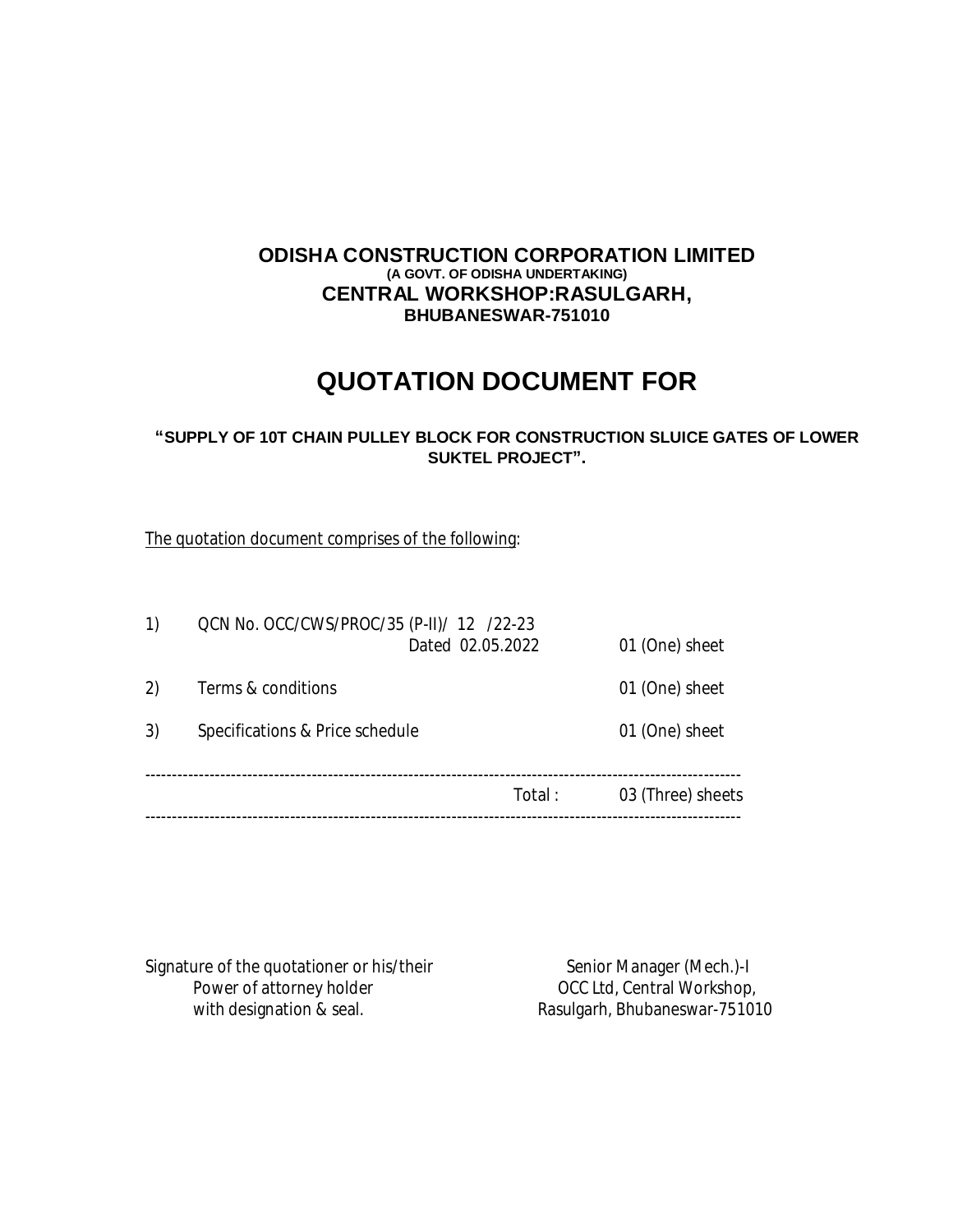## **ODISHA CONSTRUCTION CORPORATION LIMITED (A GOVT. OF ODISHA UNDERTAKING) CENTRAL WORKSHOP:RASULGARH, BHUBANESWAR-751010**

#### **QUOTATION CALL NOTICE No. OCC/CWS/PROC/ 35 (P-II)/ 12 /22-23 Dtd. 02.05.2022**

Sealed quotations are invited from manufacturers / stockiest / dealers for "**SUPPLY OF 10T CHAIN PULLEY BLOCK FOR CONSTRUCTION SLUICE GATES OF LOWER SUKTEL PROJECT**" as per detailed specification enclosed to be received up to **3.30 PM** on **10.05.2022** and opened at **4.00 PM** on the same date in presence of the quotationers or their authorized representative. The sealed covers should be clearly mentioned with quotation call notice No. & date of opening on the Top right hand of sealed cover positively.

The quotation shall accompany with Valid GST registration certificate . The rates quoted shall be at our store, Central Workshop, Rasulgarh, Bhubaneswar. The quotation is to be duly sealed in closed covers and superscribed as "**QUOTATION FOR SUPPLY OF 10T CHAIN PULLEY BLOCK FOR CONSTRUCTION SLUICE GATES OF LOWER SUKTEL PROJECT**" due on **10.05.2022** to be addressed to the undersigned. The quotation document can also be downloaded from our website **www.odishaconstruction.com**. OCC will not be responsible for missing of any page while downloading. If there will be a public holiday on the last date of sale of quotation document and receipt & opening of the quotations as specified above, the quotation document will be sold and quotations will be received & opened on the next working day at the same time and venue.

The undersigned reserves the right to accept or reject any or all quotations without assigning any reason thereof.

Signature of the quotationer or his/their Senior Manager (Mech.)-I Power of attorney holder **Department COCC Ltd, Central Workshop**, with designation & seal. Rasulgarh, Bhubaneswar-751010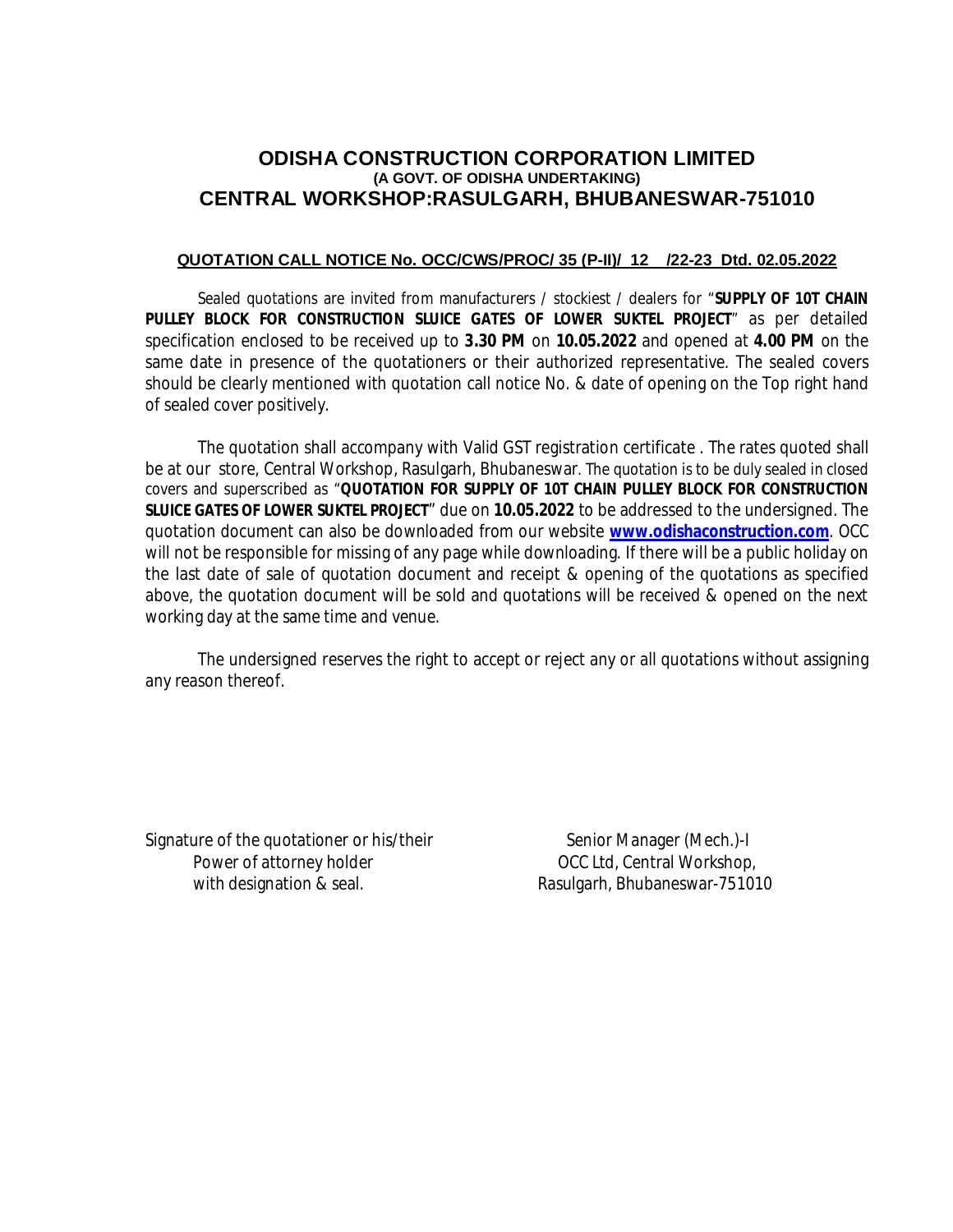## **TERMS AND CONDITIONS**

- 1. Chain pulley block with all standard accessories shall be strictly conforming to the technical specifications, literature etc.
- 2. The materials are to be guaranteed against any manufacturing defects for a period of 18 months from the date of supply or 12 months from the date of use, whichever is earlier. Guarantee certificate in this regard must accompany with supply of materials. If any defect is found in the materials within the guarantee period, the same will have to replaced free of cost by the supplier within a suitable time fixed by the purchaser.
- 3. 100% payment will be made within 10 (Ten) days of receipt, verification and acceptance of the complete materials along with bill, test certificate, guarantee certificate and other documents..
- 4. Price escalation will not be allowed under any circumstances till execution of the entire order.
- 5. Delivery of the complete ordered quantity is to be supplied within 10 (Ten) days from the date of issue of the purchase order, failing which the order is liable for cancellation without assigning any reason thereof by the purchaser. In case of any delay in supply of materials beyond the delivery schedule, supplier shall be liable to pay L.D. @ 0.5% (Half percent) of the total ordered value per week of delay or part thereof subject to Max<sup>m</sup> of 5% (Five percent) of the total ordered value.
- 6. The duplicate copy of the order shall be signed by the supplier on each page with his seal as acceptance of the order and shall be returned to the purchaser within 07 (Seven) days of receipt of this order, failing which the order is liable for cancellation.
- 7. Any dispute arising out of this tender or order thereof is to be settled in proper court under the jurisdiction of Odisha High Court at Cuttack or courts under the jurisdiction of Odisha High Court at Bhubaneswar only.

## **SENIOR MANAGER (MECH.)-I**